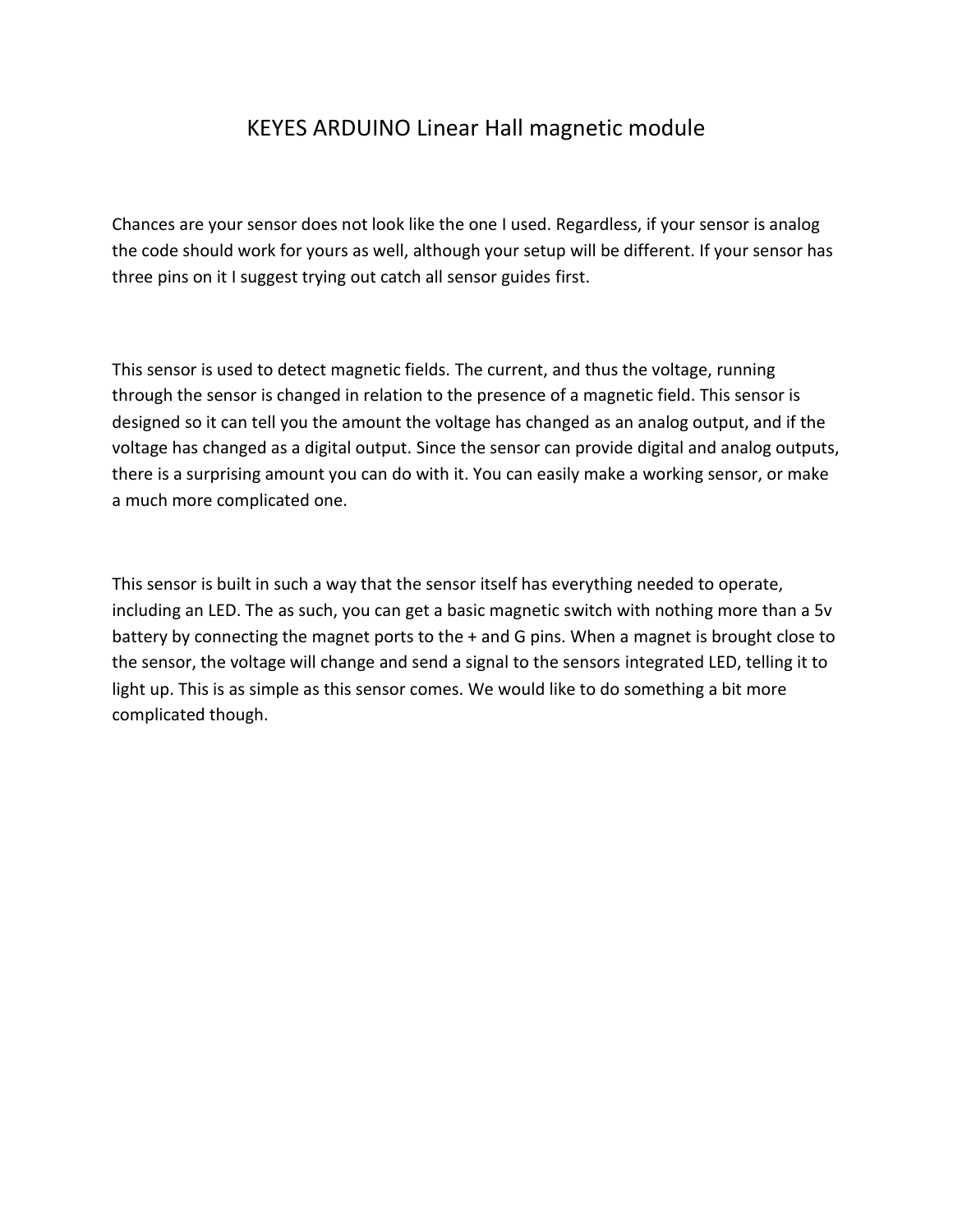Setup your sensor as in the following picture.



The yellow wire is connected to A0 on the sensor, and A0 on the Arduino. The green wire is connected to G on the sensor and GND on the Arduino. The Red wire is connected to + on the sensor and 5V on the Arduino. The blue wire is connected to D0 on the sensor and Digital 3 on the Arduino. The LED has it's long prong in DIGITAL 13 and its short pin in GND.

Download the following code.

//TMP36 Pin Variables int sensorPin = 0; //Says we are working with a sensor in analog pin 0 int LED = 13; //defines LED pin int buttonpin= 3; //says we are look at digtial 3 as well int val; /\*

\* setup() - this function runs once when you turn your Arduino on

\* We initialize the serial connection with the computer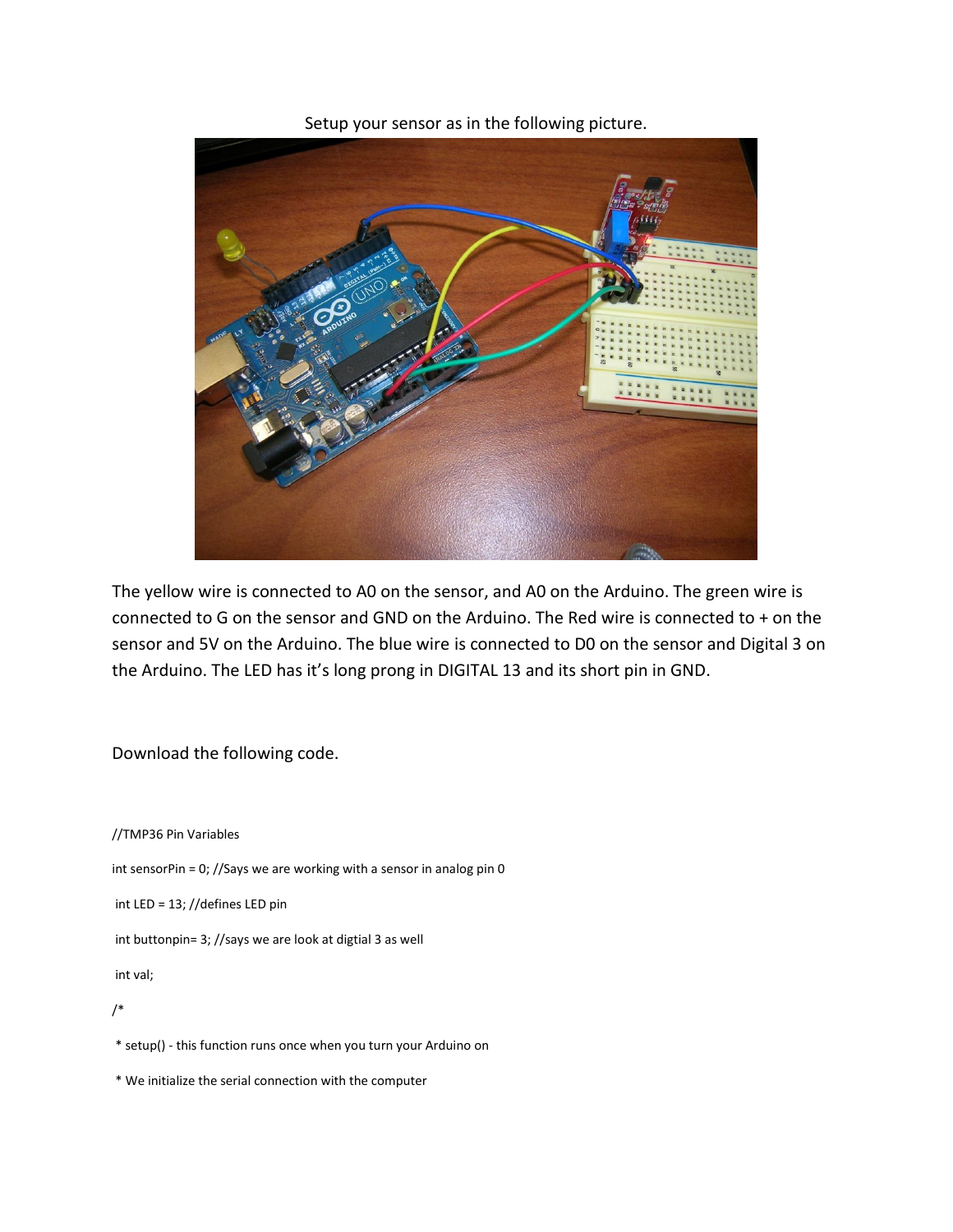\*/

void setup()

## {

 pinMode (LED, OUTPUT); //define LED as output interface pinMode (buttonpin, INPUT); //defines digital pin 3 as input for LED Serial.begin(9600); //Start the serial connection with the computer //to view the result open the serial monitor

}

void loop()  $\frac{1}{2}$  // run over and over again { //getting the voltage reading from the temperature sensor

int reading = analogRead(sensorPin);

// converting that reading to voltage, for 3.3v arduino use 3.3 float voltage = reading  $*$  5.0; voltage /= 1024.0;

// print out the voltage to the serial monitor Serial.print(voltage); Serial.println(" volts"); val = digitalRead (buttonpin); //read the data from the digital pin if (val==HIGH) //when the sensor detects a magnetic field {digitalWrite (LED, HIGH); }

else

{digitalWrite (LED, LOW);

}

delay(100);  $//waiting a second$